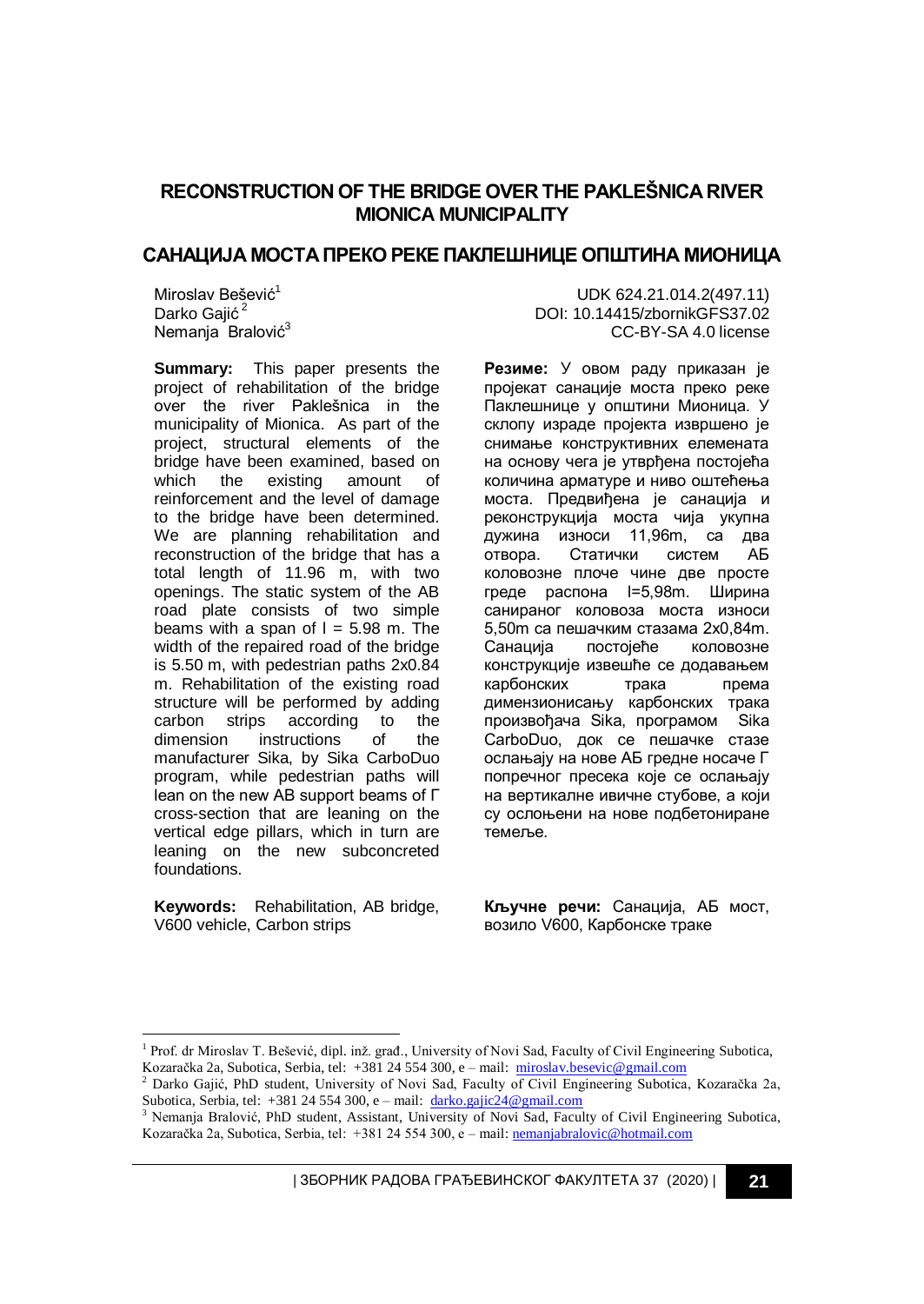### **1. INTRODUCTION**

The existing bridge is constructed as an AB slanted bridge in relation to the water obstacle, with two openings with supporting sloping walls. The static system of the AB road plate consists of two simple beams-plates with a span of 2x5.98 m, supported by supporting walls and the middle wall, without specially constructed transverse supporting beams. The road construction is a full AB plate with a thickness of  $d = 40$  cm, made on the spot. The planned width of the repaired road on the bridge is 5.50 m with pedestrian paths 2x0.84 m. Pedestrians on the bridge are protected by curbs 20 cm high and pedestrian fences 1.00 m high. The road on the bridge is made of asphalt-concrete 7 cm thick, with waterproofing.

Rehabilitation of the bridge is envisaged so that the pedestrian paths lean on new reinforced-concrete support beams of Г cross-section (dilated from the existing structure along its span except on the part of the supports), which lean on vertical edge pillars, which are in turn supported by the new subconcreted foundations. Due to the non-existence of project-technical documentation of the bridge, in order to prepare the rehabilitation project, the following is planned: detailed recording of the geometry of the bridge, determination of installed materials and static calculation of the repaired bridge.

#### **2. CONSTRUCTION CONDITION OBSERVED BY TESTING AND LOAD ANALYSIS**

Based on the tests of the installed concrete of the existing bridge, the following parameters were determined with a sclerometer: age of concrete presumably about 20 years, protective layer of concrete up to reinforcement 15-20 mm, compressive strength of concrete for the lower zone σ = 40.00

## **1. УВОД**

Постојећи мост је изведен као АБ коси мост у односу на водену препреку, са два отвора са ослоначким косим зидовима, Статички систем коловозне АБ плоче чине две просте греде-плоче распона 2x5,98m, ослоњене на опорачке зидове и средњи зид, без посебно изведених попречних ослоначких греда. Коловозна конструкција је пуна АБ плоча дебљине d=40cm, изведена на лицу места. Планирана ширина санираног коловоза на мосту износи 5,50m са пешачким стазама 2x0,84m. Пешаци су на мосту заштићени ивичњацима висине 20cm и пешачким оградама висине 1.00m. Коловоз на мосту је предвиђен од асфалт-бетона дебљине 7cm, са хидроизолацијом.

Санација моста се предвиђа тако да се пешачке стазе ослањају на нове армирано бетонске гредне-носаче Г попречног пресека ( дилатиране од постојеће конструкције дуж распона осим на делу ослонаца ), који се ослањају на вертикалне ивичне стубове, који су ослоњени на нове подбетониране темеље. Због непостојања пројектно-техничке документације моста, ради израде пројекта санације предвиђено је<br>следеће: детаљно снимање следеће: детаљно снимање геометрије моста, утврђивање уграђених материјала и статички прорачун санираног моста.

#### **2. СТАЊЕ КОНСТРУКЦИЈЕ ДОБИЈЕНО ИСПИТИВАЊЕМ И АНАЛИЗА ОПТЕРЕЋЕЊА**

На основу извршених испитивања уграђеног бетона постојећег моста Склерометром утврђени су следећи параметри: старост бетона– претпоставља се око 20 година, заштитни слој бетона до арматуре 15-20 mm, чврстоћа бетона при притиску испитивањем за доњу зону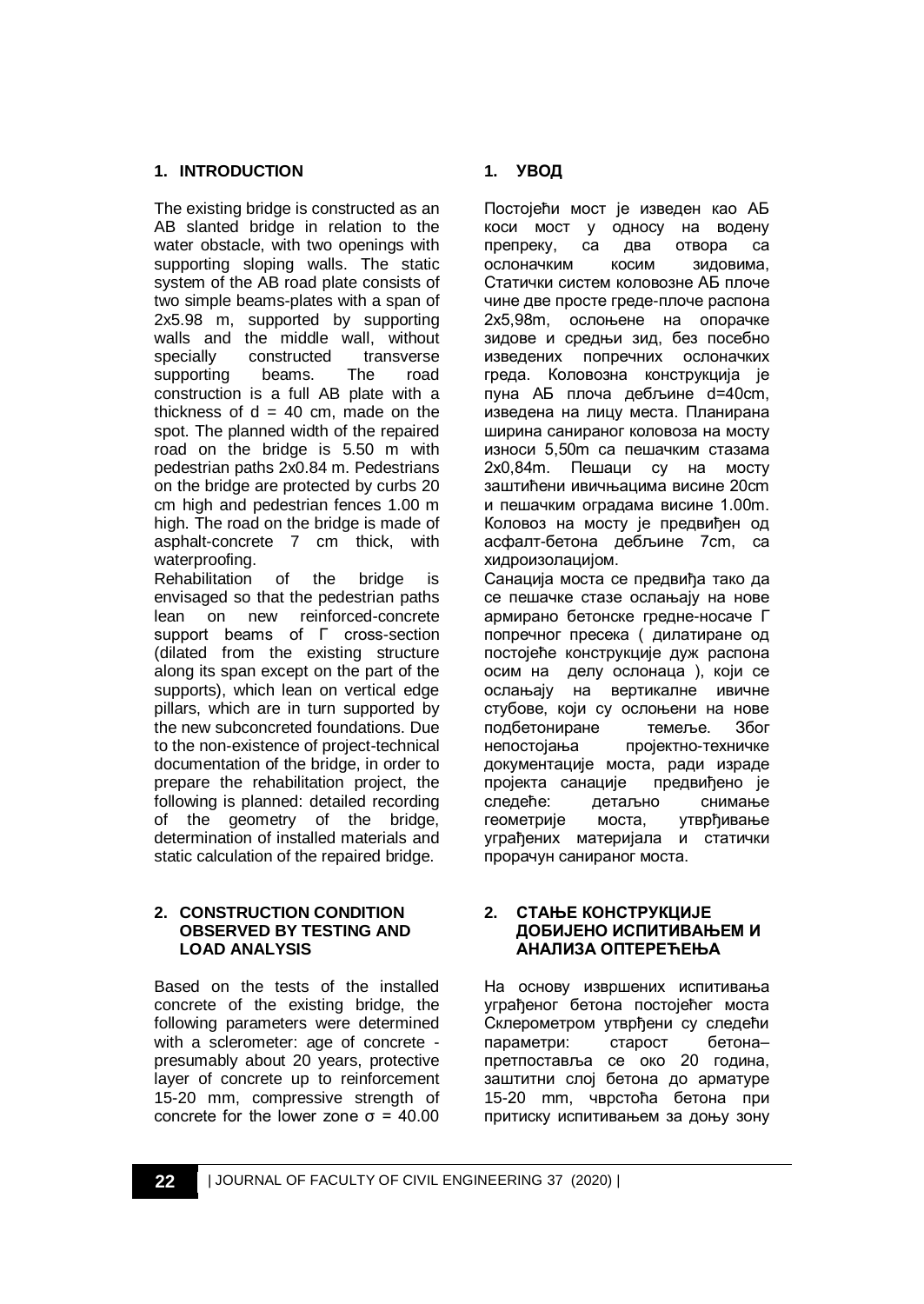MPa, compressive strength of concrete for the retaining wall  $\sigma$  = 36.00 MPa. In addition to the data on the quality of the installed concrete, the following was determined: the main reinforcement in the retaining wall  $\phi$ 18/15 and the division  $\phi$ 8/20, the main reinforcement in the road plate  $\phi$ 18/15 and the division  $\phi$ 10/20. The construction of the bridge is modeled as a spatial calculation model in the TOWER software package, with the actual load distribution. For the calculation and dimensioning of the bridge, all relevant loads were analyzed to determine the maximum impact on the structure, as follows: Constant load (own weight of the structure - automatically taken in the software package TOWER), traffic load from vehicle V600, concrete **collection** and flow, load on the bridge fence, influence of temperature, stopping and starting of vehicles, snow load  $S = 2,0$  kN/m<sup>2</sup>, seismic load and soil pressure.

σ=40,00 Mpa, чврстоћа бетона при притиску испитивањем за опорачки зид σ=36,00 Mpa. Поред података о квалитету уграђеног бетона утврђена је: главна арматура у опорачком зиду  $\phi$ 18/15 и подеона  $\phi$ 8/20, главна арматура у коловозној плочи  $\phi$ 18/15 и подеона  $\phi$ 10/20. Конструкција моста је моделирана као просторни прорачунски модел у програмском пакету TOWER, са стварном расподелом оптерећења. За прорачун и димензиoнисање моста анализирана су сва меродавна оптерећења за одређивање максималних утицаја у конструкцији и то: стално оптерећење (сопствена тежина конструкције – аутоматски узета у програмском пакету TOWER), саобраћајно оптерећење од возила V600, скупљање и течење бетона, оптерећење на ограду моста, утицај температуре, заустављање и покретање возила, оптерећење<br>снегом S=2,0 kN/m<sup>2</sup>, сеизмичко  $cherom$  S=2.0 , сеизмичко оптерећење и притисак тла.



Figure 1 – Appearance of the bridge before rehabilitation Слика 1 – Изглед моста пре санације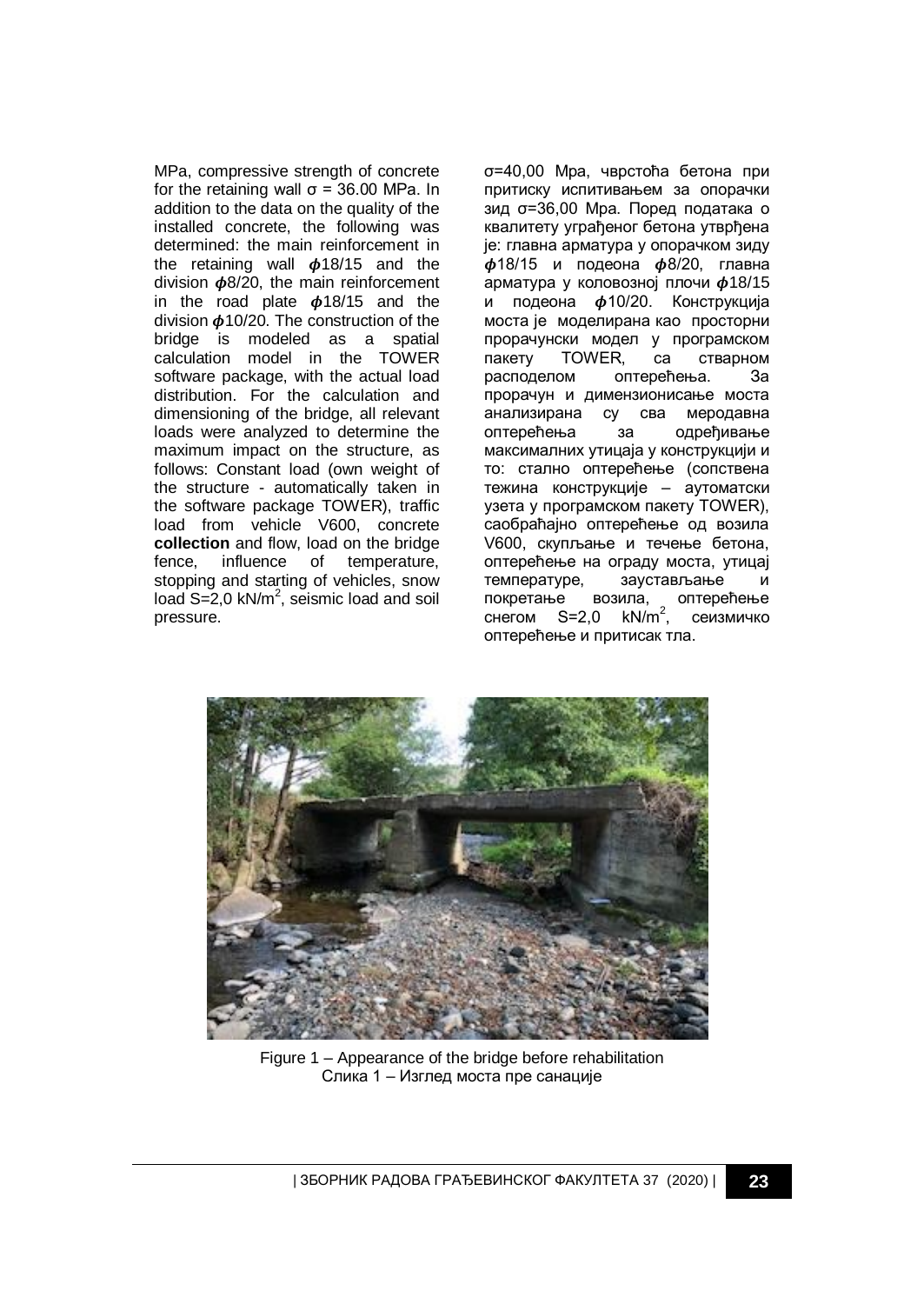

Figure 3 – Cross section of the newly designed bridge Слика 3 – Попречни пресек новопројектованог моста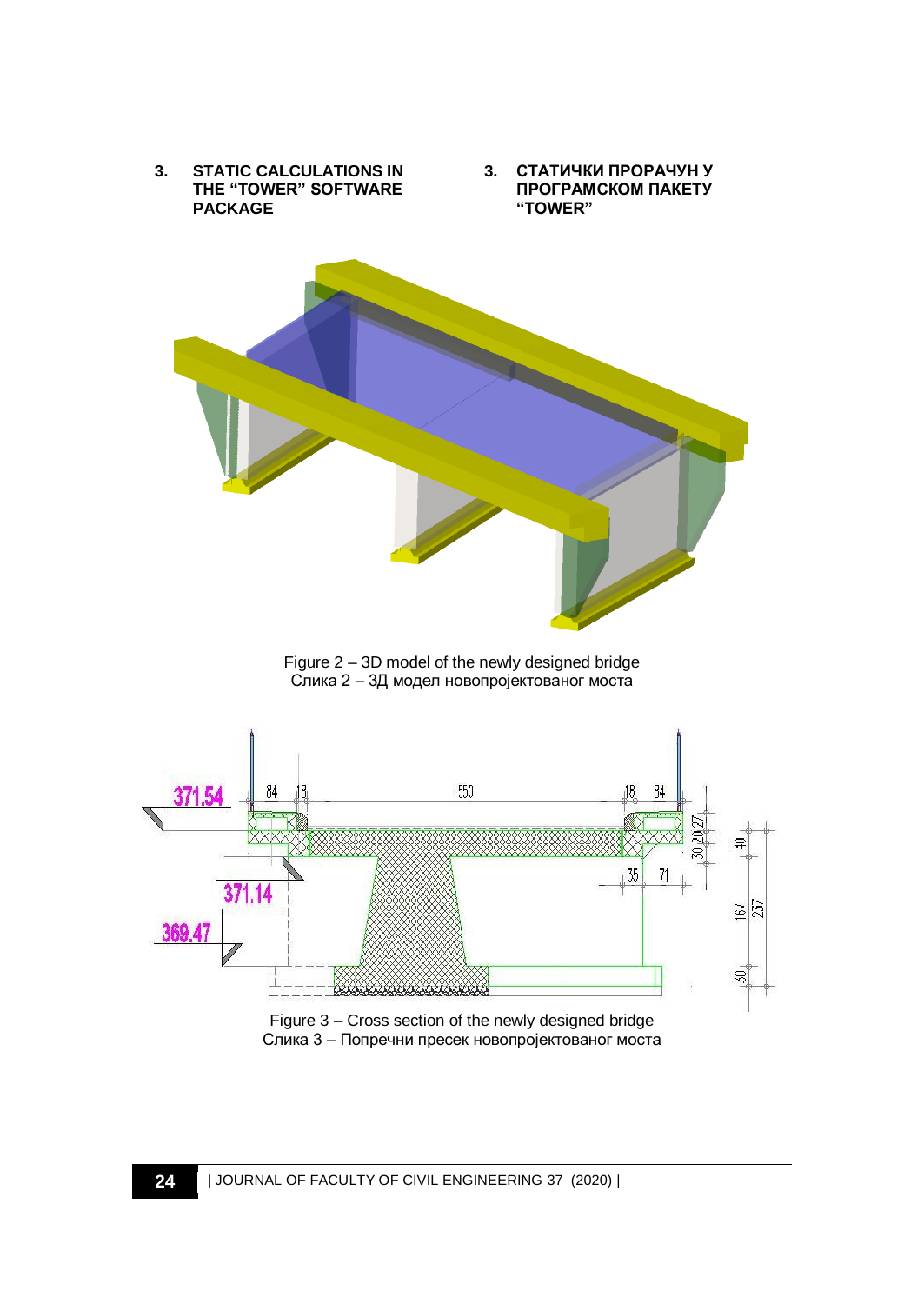**Values of applied load and their position**

**Вредности нанетог оптерећења и њихов положај**





Figure 4 – Constant load Слика 4 – Стално оптерећење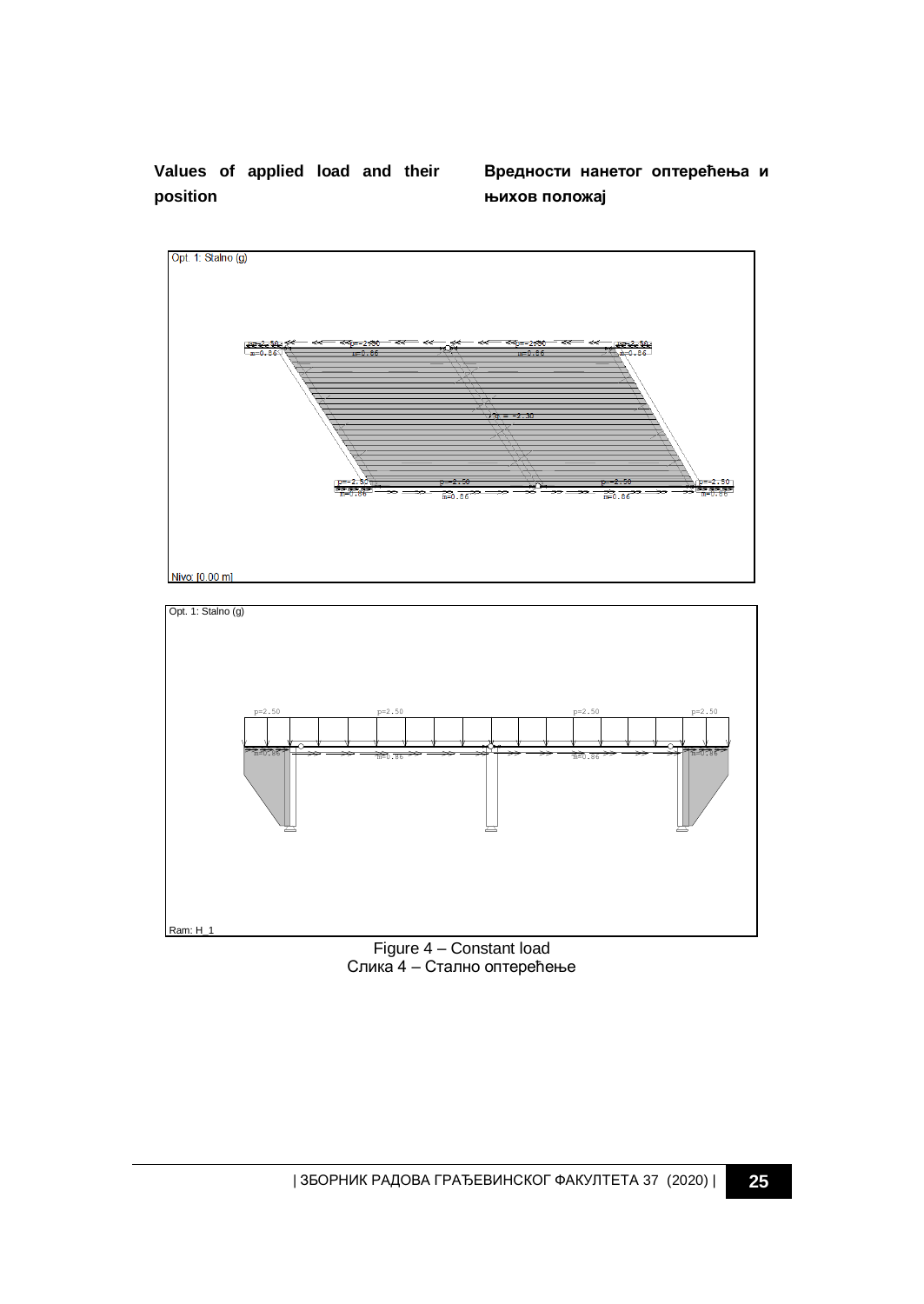



Figure 5 – Load from vehicle V600 Слика 5 – Оптерећење од возила V600

Based on the conducted static calculation, applicable combination of loads includes: constant load, V600 vehicle, even temperature change, stopping and starting the vehicle. The required area of reinforcement for the AB road plate of the newly designed bridge, in the lower zone, obtained by calculation is  $Aa_1=29.07$  cm<sup>2</sup>/m<sup>1</sup>, which is significantly more than the existing reinforcement in the plate (16,93

На основу спроведеног статичког прорачуна меродавна је комбинација оптерећења у коју улазе: стално оптерећење, возило V600, равномерна промена температуре, заустављање и покретање возила. Потребна површина арматуре за АБ коловозну плочу новопројектованог моста, у доњој зони, добијена прорачуном износи Аа<sub>1</sub>=29,07 cm<sup>2</sup>/m<sup>1</sup> што је значајно више од постојеће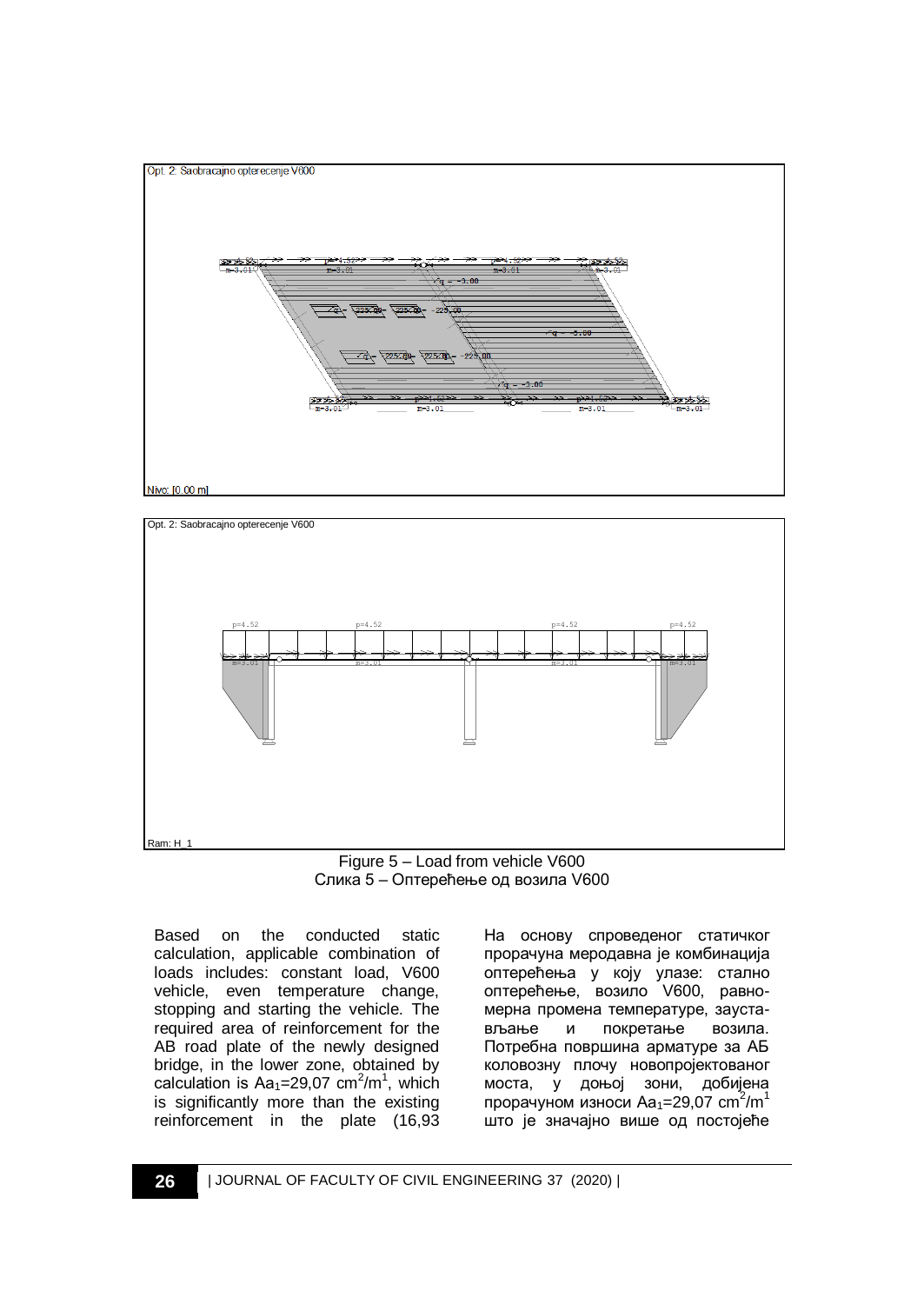$cm<sup>2</sup>/m<sup>1</sup>$ ). Therefore, on the basis of that, an appropriate measure of repairing the AB road plate must be foreseen.

арматуре у плочи (16,93 cm<sup>2</sup>/m<sup>1</sup>). Па се на основу тога мора предвидети одговарајућа мера санације АБ коловозне плоче.



Figure 6 – Required reinforcement area for road plate lower zone Слика 6 – Потребна површина арматуре за коловозну плочу доња зона

### **4. REHABILITATION MEASURES 4. МЕРЕ САНАЦИЈЕ**

The rehabilitation project envisages the rehabilitation of the underside of the AB road plate by adding carbon strips manufactured by Sika. After the calculation in the Sika CarboDuo program, carbon strips of Sika CarboDuo S626 60 mm wide and 2.6 mm thick were chosen, which are being placed at an axial distance of 80 mm (Figure 7.) The strips should be placed on a previously prepared surface and pressed onto the substrate by rubber roller. The installed strips should not be touched for a minimum of 24 hours, and vibrations of the AB road plate should be prevented during the bonding of the appropriate adhesive with which the strips are glued.

Пројектом санације предвиђено је да се санира доња страна АБ коловозне плоче додавањем карбонских трака произвођача Sika. Након спроведеног прорачуна у програму Sika CarboDuo усвојене су карбонске траке Sika CarboDuo S626 ширине 60 mm и дебљине траке 2,6 mm, које се постављају на осном размаку од 80 mm (Слика 7.) Траке треба поставити на претходно припремљену површину и притиснути на подлогу гуменим ваљком. Постављене траке не треба дирати минимум 24 сата и треба спречити вибрације АБ плоче за време везивања одговарајућег лепка којим су траке залепљене.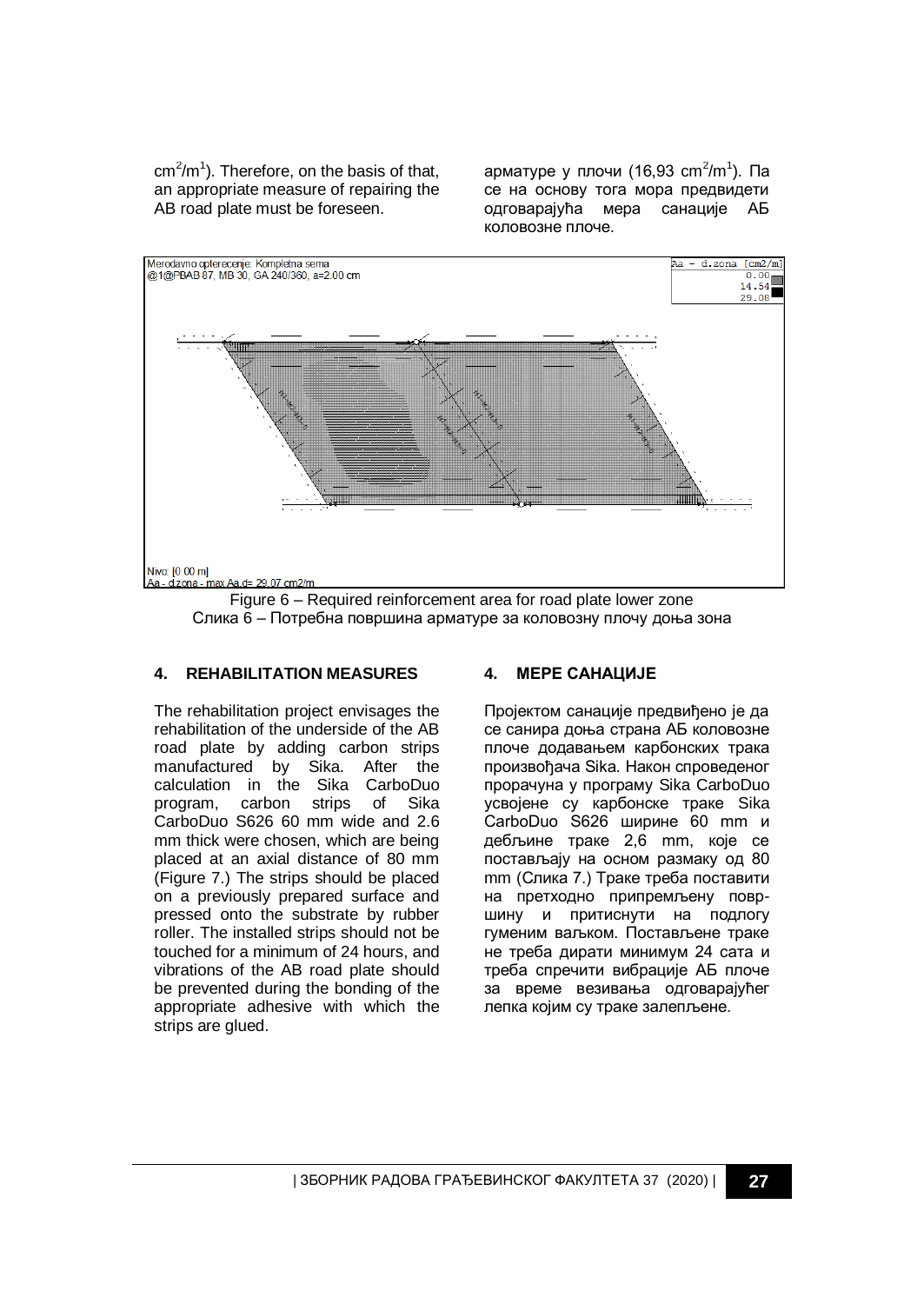



## **5. CONCLUSION**

Based on the conducted static analysis and the obtained results for the relevant influences, for the existing road AB plate of the static system of simple beams with a span of 5.98 m, it was determined that the existing main reinforcement  $\phi$ 18 / 15 (16,93 cm<sup>2</sup>/m<sup>1</sup>) does not meet the required reinforcement levels (29,07 cm $^2/m^1$ ), so it is necessary to repair the road plate. Rehabilitation will be performed by adding carbon strips according to dimension instructions for carbon strips from the manufacturer Sika, with the Sika CarboDuo program, with prior preparation of the surfaces on which the carbon strips are glued. The selected carbon strips for the rehabilitation are Sika CarboDuo S626 60 mm wide and 2.6 mm thick. In order to determine the allowed soil bearing capacity, geotechnical tests of soil bearing capacity at the level of existing foundations were performed. When performing works on the rehabilitation of the bridge, it was necessary to

### **5. ЗАКЉУЧАК**

На основу спроведене статичке анализе и добијених резултата за меродавне утицаје, за постојећу коловозну АБ плочу статичког система просте греде распона 5,98 m, утврђено је да постојећа главна арматура  $\phi$ 18/15 (16,93 cm<sup>2</sup>/m<sup>1</sup>) не задовољава потребну прорачунску арматуру (29,07 cm<sup>2</sup>/m<sup>1</sup> ), па је неопходна санација коловозне плоче. Санација ће се извести додавањем карбонских трака према димензионисању карбонских трака произвођача Sика, програмом Sika CarboDuo, уз претходну припрему површина на које се лепе карбонске траке. Одабране карбонске траке за санацију су Sika CarboDuo S626 ширине 60 mm и дебљине траке 2,6 mm. Ради утврђивања дозвољене носивости тла су извршена геотехничка испитивања носивости тла у нивоу постојећих темеља. Приликом извођења радова на санацији моста неопходно је било потврдити дебљину темеља и